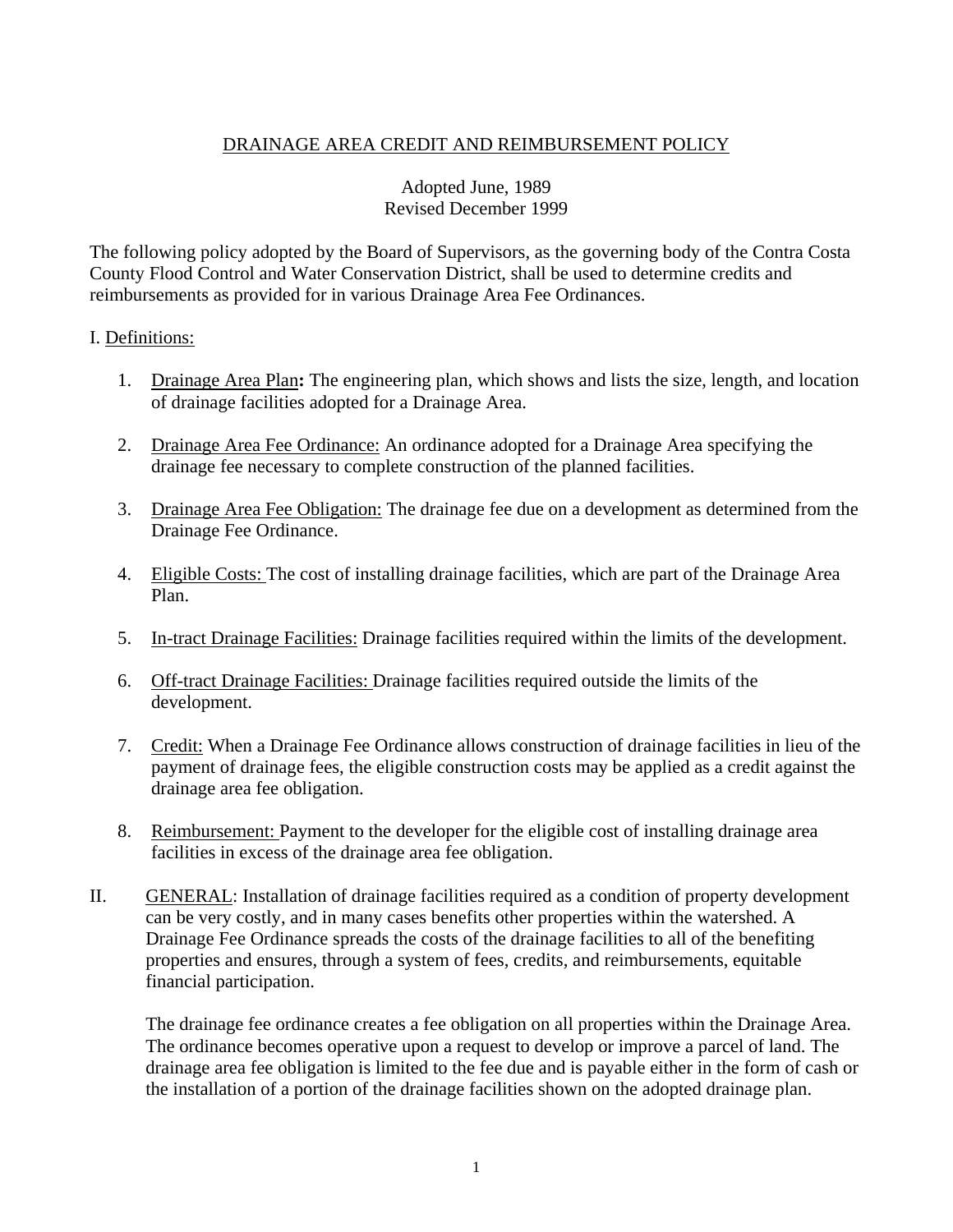When a condition of development requires the construction of drainage facilities with a cost in excess of the drainage fee obligation imposed by the fee ordinance, a portion of the excess cost may be eligible for reimbursement.

- III. Eligible Costs: A portion of the cost to install drainage facilities shown on the adopted drainage area plan may be eligible for credit against the required drainage fees and for reimbursement of costs in excess of the drainage fee obligation. Credit or reimbursement shall be limited to the following eligible costs:
	- 1. Actual in-tract and off-tract construction costs plus a fixed amount of 7 percent of the intract construction cost and 14 percent of the off-tract construction cost for allowance of miscellaneous developer's costs, including contract preparation, engineering, bonding, etc. Construction costs do not include utility relocations or the acquisition of rights of way.
	- 2. Actual public agency project inspection fees for only those drainage area facilities shown on the adopted drainage plan.
	- 3. Actual off-tract utility relocation costs.
	- 4. Actual off-tract right of way acquisition costs needed for the installation of drainage area facilities, provided the developer does not have a beneficial interest in the off-tract property.

The determination of construction cost will be based on at least three independent bids. The developer shall submit said bids to the District for review and concurrence. Upon District concurrence with the bids, the lowest bid shall be the basis for determination of the credit and reimbursement amount.

The District reserves the right to reject the developer's bids or any other proposed value of said eligible costs and to calculate said costs and the fixed markups using then current prices.

If the developer elects to install a more costly drainage system than shown on the adopted drainage area plan, the District reserves the right to calculate said eligible costs using the then current prices for only the facilities shown on the adopted plan.

- IV. Credit: The developer may apply as a credit toward the drainage fee obligation the eligible costs to construct drainage area facilities.
- V. Reimbursement:
	- A. Where the amount of said eligible costs exceed the drainage fee due, the developer, upon entering into a reimbursement agreement with the District, shall be eligible for a percentage reimbursement on the amount of the eligible costs determined by Section III above, in excess of the drainage fee due as follows:

| Off-tract work: | 100% (One hundred percent) |
|-----------------|----------------------------|
| In-tract work:  | 50% (Fifty percent)        |